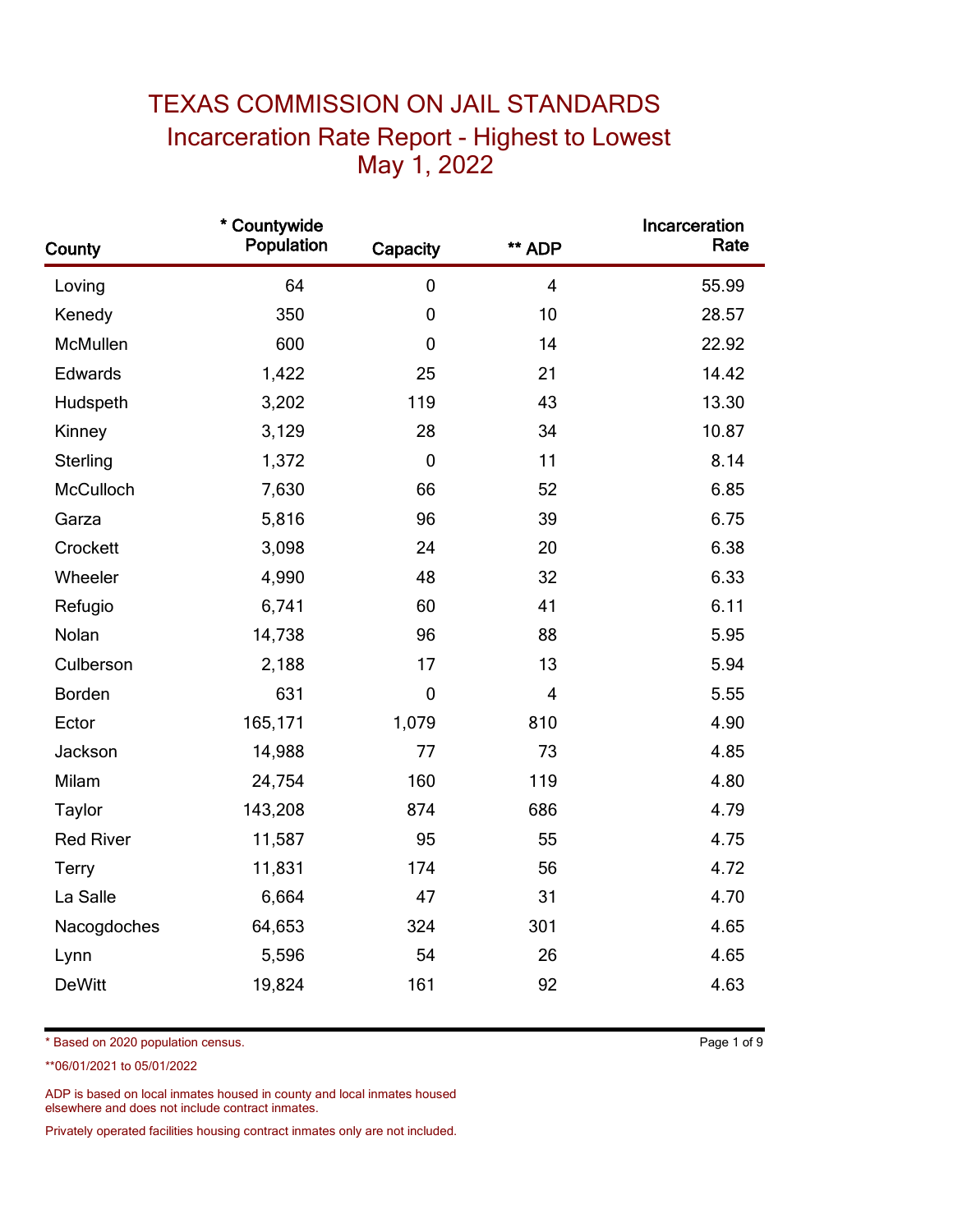| County       | * Countywide<br>Population | Capacity | ** ADP | Incarceration<br>Rate |
|--------------|----------------------------|----------|--------|-----------------------|
| Franklin     | 10,359                     | 112      | 47     | 4.55                  |
| Limestone    | 22,146                     | 213      | 100    | 4.52                  |
| Aransas      | 23,830                     | 212      | 107    | 4.49                  |
| Upton        | 3,308                      | 54       | 15     | 4.38                  |
| Gregg        | 124,239                    | 916      | 533    | 4.29                  |
| Hill         | 35,874                     | 203      | 154    | 4.29                  |
| Smith        | 233,479                    | 1,149    | 997    | 4.27                  |
| Polk         | 50,123                     | 362      | 213    | 4.25                  |
| Reeves       | 14,748                     | 84       | 63     | 4.24                  |
| Childress    | 6,664                      | 94       | 28     | 4.24                  |
| Tom Green    | 120,003                    | 552      | 507    | 4.23                  |
| Deaf Smith   | 18,583                     | 93       | 78     | 4.22                  |
| Potter       | 118,525                    | 598      | 489    | 4.13                  |
| <b>Brown</b> | 38,095                     | 196      | 156    | 4.11                  |
| Sutton       | 3,372                      | 28       | 14     | 4.08                  |
| Lubbock      | 310,639                    | 1,465    | 1,263  | 4.07                  |
| Dawson       | 12,456                     | 54       | 51     | 4.06                  |
| Navarro      | 52,624                     | 290      | 213    | 4.05                  |
| Atascosa     | 48,981                     | 250      | 198    | 4.05                  |
| Ward         | 11,644                     | 68       | 47     | 4.01                  |
| Real         | 2,758                      | 3        | 11     | 3.99                  |
| Henderson    | 82,150                     | 508      | 326    | 3.96                  |
| Uvalde       | 24,564                     | 218      | 97     | 3.94                  |
| Jefferson    | 256,526                    | 1,220    | 966    | 3.77                  |
| Mitchell     | 8,990                      | 99       | 34     | 3.74                  |
| Zavala       | 9,670                      | 66       | 36     | 3.73                  |
| Carson       | 5,807                      | 50       | 22     | 3.70                  |
| Dallam       | 7,115                      | 51       | 26     | 3.69                  |
| Willacy      | 20,164                     | 96       | 73     | 3.62                  |

\* Based on 2020 population census. Page 2 of 9

\*\*06/01/2021 to 05/01/2022

ADP is based on local inmates housed in county and local inmates housed elsewhere and does not include contract inmates.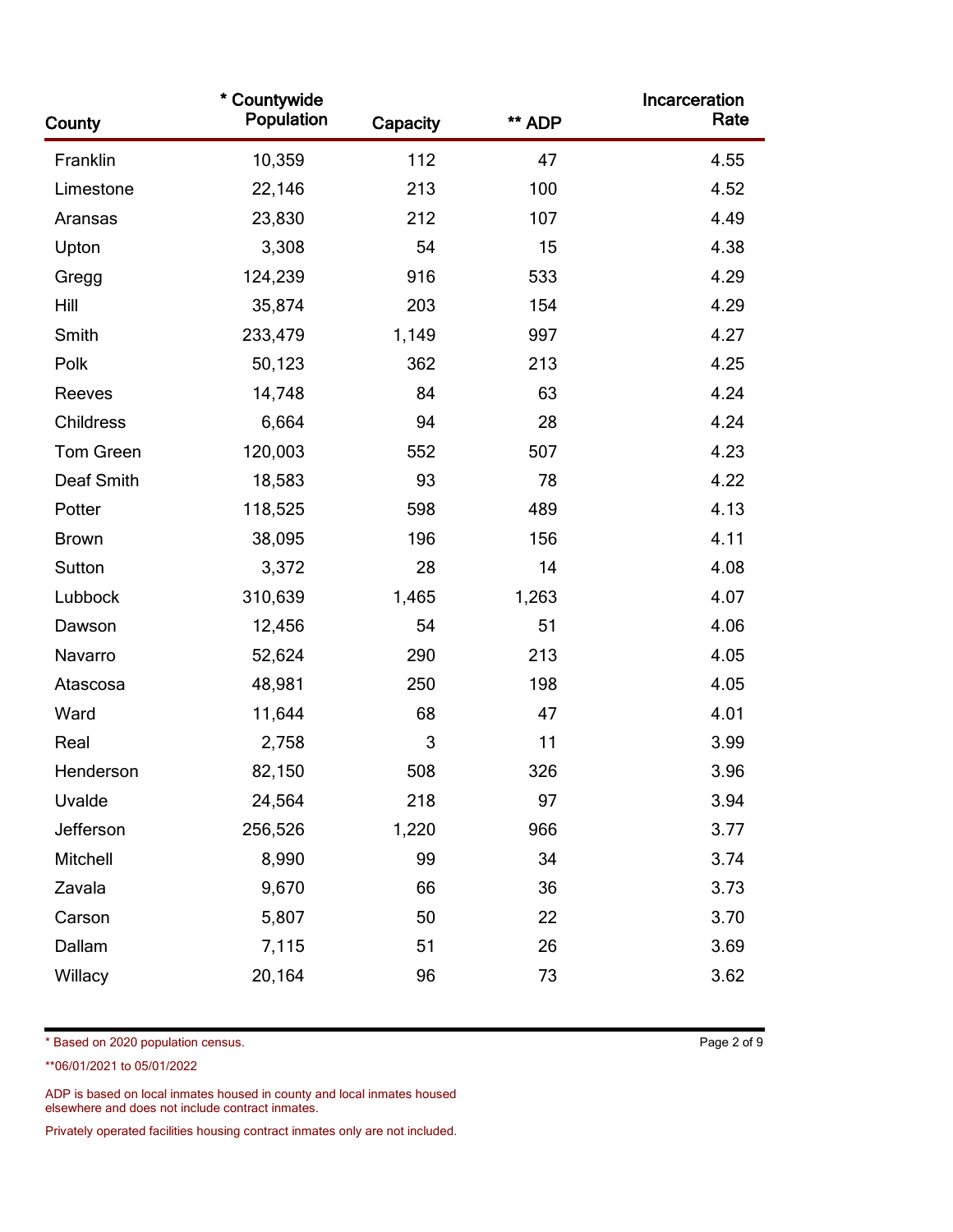| County         | * Countywide<br>Population | Capacity | ** ADP | Incarceration<br>Rate |
|----------------|----------------------------|----------|--------|-----------------------|
| Kimble         | 4,286                      | 19       | 16     | 3.62                  |
| Houston        | 22,066                     | 224      | 80     | 3.61                  |
| Cooke          | 41,668                     | 212      | 151    | 3.61                  |
| McLennan       | 260,579                    | 1,678    | 939    | 3.60                  |
| Wichita        | 129,350                    | 1,344    | 462    | 3.57                  |
| Reagan         | 3,385                      | 96       | 12     | 3.55                  |
| Hopkins        | 36,787                     | 192      | 130    | 3.54                  |
| Calhoun        | 20,106                     | 144      | 71     | 3.51                  |
| Collingsworth  | 2,652                      | 17       | 9      | 3.49                  |
| <b>Trinity</b> | 13,602                     | 7        | 47     | 3.44                  |
| Matagorda      | 36,255                     | 192      | 124    | 3.42                  |
| Runnels        | 9,900                      | 87       | 34     | 3.42                  |
| Hood           | 61,598                     | 192      | 210    | 3.41                  |
| Kleberg        | 31,040                     | 160      | 105    | 3.40                  |
| Hale           | 32,522                     | 190      | 110    | 3.39                  |
| Live Oak       | 11,335                     | 96       | 38     | 3.38                  |
| Shackelford    | 3,105                      | 27       | 11     | 3.38                  |
| San Jacinto    | 27,402                     | 144      | 92     | 3.35                  |
| Victoria       | 91,319                     | 532      | 306    | 3.35                  |
| Eastland       | 17,725                     | 97       | 59     | 3.34                  |
| Kerr           | 52,598                     | 328      | 176    | 3.34                  |
| Hockley        | 21,537                     | 64       | 72     | 3.34                  |
| Marion         | 9,725                      | 43       | 32     | 3.33                  |
| San Patricio   | 68,755                     | 236      | 228    | 3.31                  |
| Cherokee       | 50,412                     | 188      | 166    | 3.29                  |
| Gonzales       | 19,653                     | 96       | 64     | 3.27                  |
| Lamb           | 13,045                     | 54       | 43     | 3.26                  |
| Bell           | 370,647                    | 1,184    | 1,208  | 3.26                  |
| <b>Burnet</b>  | 49,130                     | 595      | 158    | 3.22                  |

\* Based on 2020 population census. Page 3 of 9

\*\*06/01/2021 to 05/01/2022

ADP is based on local inmates housed in county and local inmates housed elsewhere and does not include contract inmates.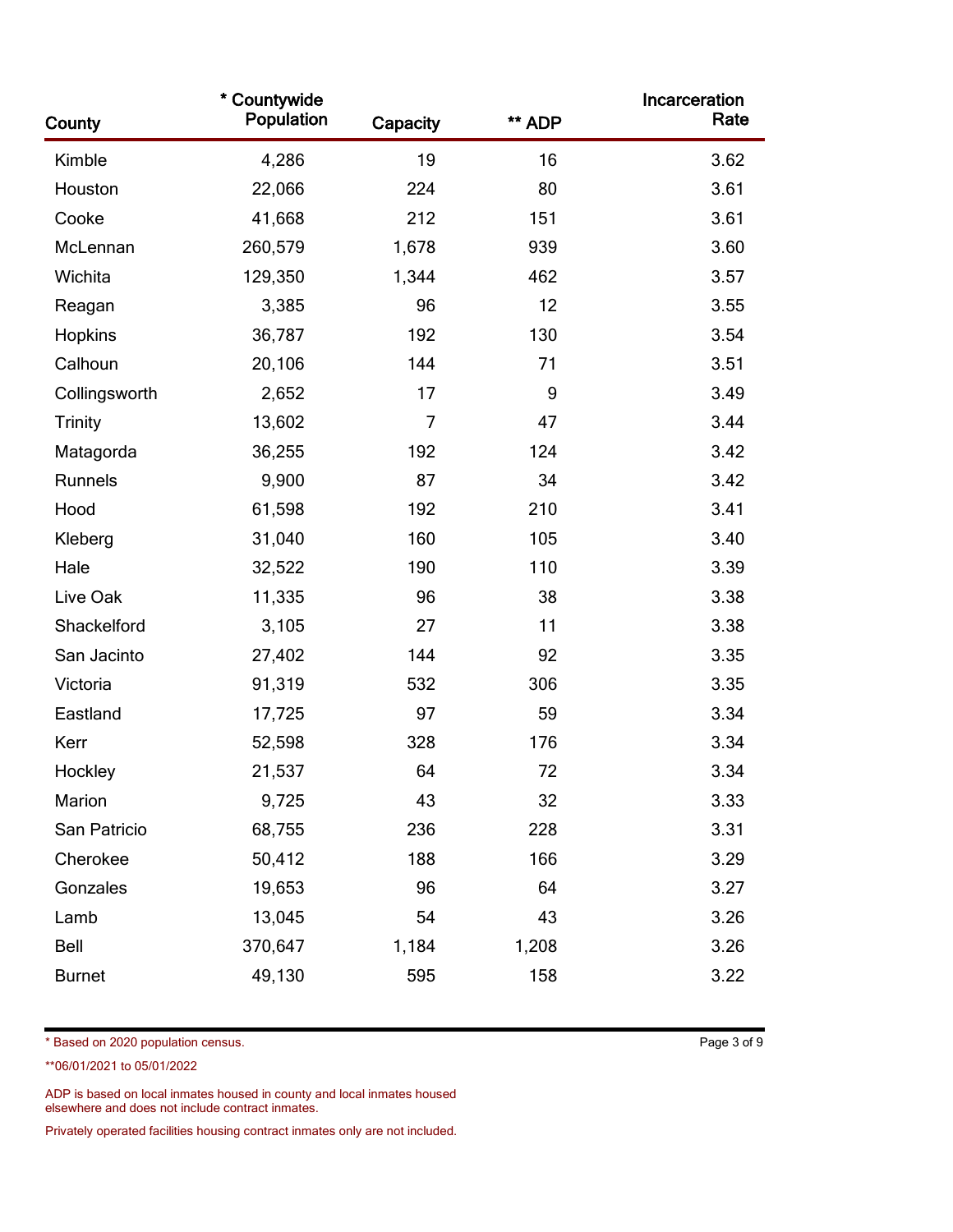| County          | * Countywide<br>Population | Capacity    | ** ADP | Incarceration<br>Rate |
|-----------------|----------------------------|-------------|--------|-----------------------|
| Goliad          | 7,012                      | 48          | 23     | 3.21                  |
| Crane           | 4,675                      | 24          | 15     | 3.21                  |
| Harrison        | 68,839                     | 364         | 220    | 3.20                  |
| Somervell       | 9,205                      | 57          | 29     | 3.20                  |
| Palo Pinto      | 28,409                     | 142         | 91     | 3.19                  |
| Leon            | 15,719                     | 53          | 50     | 3.18                  |
| Falls           | 16,968                     | 107         | 54     | 3.16                  |
| Jim Hogg        | 4,838                      | 48          | 15     | 3.15                  |
| <b>Bailey</b>   | 6,904                      | 96          | 22     | 3.15                  |
| Wilbarger       | 12,887                     | 49          | 41     | 3.15                  |
| Scurry          | 16,932                     | 161         | 53     | 3.14                  |
| Jeff Davis      | 1,996                      | $\mathbf 0$ | 6      | 3.13                  |
| Dimmit          | 8,615                      | 95          | 27     | 3.12                  |
| Caldwell        | 45,883                     | 301         | 143    | 3.11                  |
| <b>Briscoe</b>  | 1,435                      | $\mathbf 0$ | 4      | 3.08                  |
| Hall            | 2,825                      | 9           | 9      | 3.01                  |
| Motley          | 1,063                      | $\mathbf 0$ | 3      | 2.98                  |
| Wharton         | 41,570                     | 144         | 124    | 2.98                  |
| Donley          | 3,258                      | 20          | 10     | 2.97                  |
| Chambers        | 46,571                     | 148         | 138    | 2.96                  |
| <b>Brooks</b>   | 7,076                      | 36          | 21     | 2.94                  |
| Liberty (P)     | 91,628                     | 285         | 270    | 2.94                  |
| <b>Nueces</b>   | 353,178                    | 1,164       | 1,037  | 2.94                  |
| Johnson         | 179,927                    | 1,100       | 525    | 2.92                  |
| <b>Burleson</b> | 17,642                     | 96          | 51     | 2.90                  |
| Young           | 17,867                     | 144         | 52     | 2.89                  |
| Winkler         | 7,791                      | 101         | 23     | 2.89                  |
| Pecos           | 15,193                     | 49          | 44     | 2.89                  |
| Anderson        | 57,922                     | 300         | 167    | 2.87                  |

\* Based on 2020 population census. Page 4 of 9

\*\*06/01/2021 to 05/01/2022

ADP is based on local inmates housed in county and local inmates housed elsewhere and does not include contract inmates.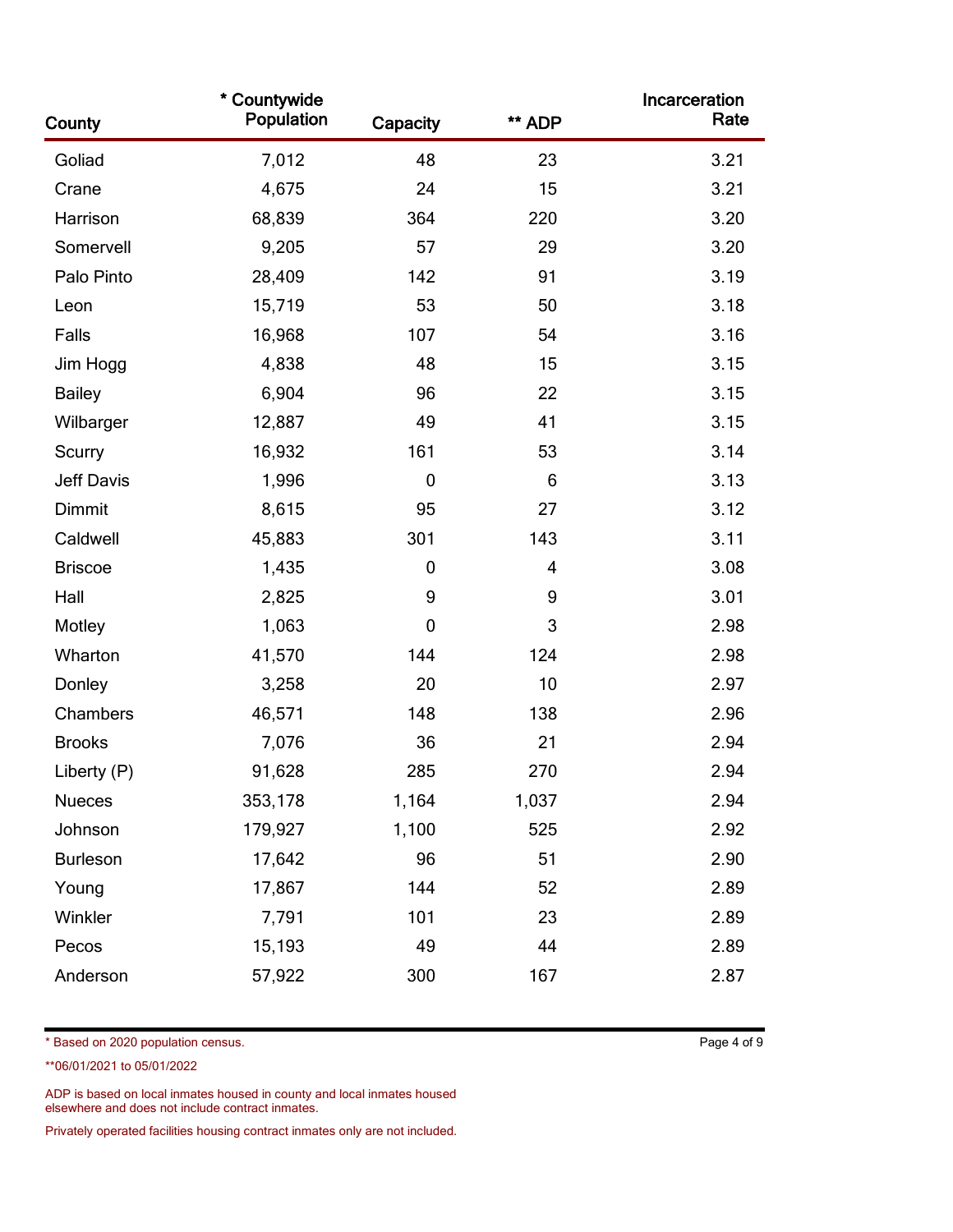| County         | * Countywide<br>Population | Capacity    | ** ADP | Incarceration<br>Rate |
|----------------|----------------------------|-------------|--------|-----------------------|
| Karnes         | 14,710                     | 50          | 42     | 2.87                  |
| Howard         | 34,860                     | 96          | 100    | 2.87                  |
| <b>Bandera</b> | 20,851                     | 96          | 60     | 2.86                  |
| Gillespie      | 26,725                     | 96          | 76     | 2.85                  |
| Hardin         | 56,231                     | 196         | 160    | 2.85                  |
| <b>Titus</b>   | 31,247                     | 182         | 89     | 2.84                  |
| Robertson      | 16,757                     | 92          | 48     | 2.83                  |
| Andrews        | 18,610                     | 147         | 53     | 2.83                  |
| Hunt           | 99,956                     | 345         | 282    | 2.83                  |
| Wood           | 44,843                     | 157         | 126    | 2.81                  |
| Grayson        | 135,543                    | 487         | 381    | 2.81                  |
| Fisher         | 3,672                      | 24          | 10     | 2.79                  |
| Coleman        | 7,684                      | 57          | 21     | 2.75                  |
| Hardeman       | 3,549                      | 11          | 10     | 2.75                  |
| Frio (P)       | 18,385                     | 266         | 50     | 2.74                  |
| Angelina       | 86,395                     | 279         | 235    | 2.72                  |
| Moore          | 21,358                     | 62          | 58     | 2.70                  |
| Upshur         | 40,892                     | 226         | 110    | 2.69                  |
| Gaines         | 21,598                     | 96          | 58     | 2.67                  |
| Foard          | 1,095                      | $\mathbf 0$ | 3      | 2.66                  |
| Rains          | 12,164                     | 47          | 32     | 2.65                  |
| Wise           | 68,632                     | 338         | 180    | 2.63                  |
| Floyd          | 5,402                      | $\mathbf 0$ | 14     | 2.62                  |
| Duval          | 9,831                      | 33          | 26     | 2.61                  |
| Kendall        | 44,279                     | 102         | 115    | 2.59                  |
| Gray           | 21,227                     | 78          | 55     | 2.58                  |
| Haskell (P)    | 5,416                      | 548         | 14     | 2.57                  |
| Orange         | 84,808                     | 326         | 218    | 2.57                  |
| Cameron        | 421,017                    | 1,746       | 1,079  | 2.56                  |

\* Based on 2020 population census. Page 5 of 9

\*\*06/01/2021 to 05/01/2022

ADP is based on local inmates housed in county and local inmates housed elsewhere and does not include contract inmates.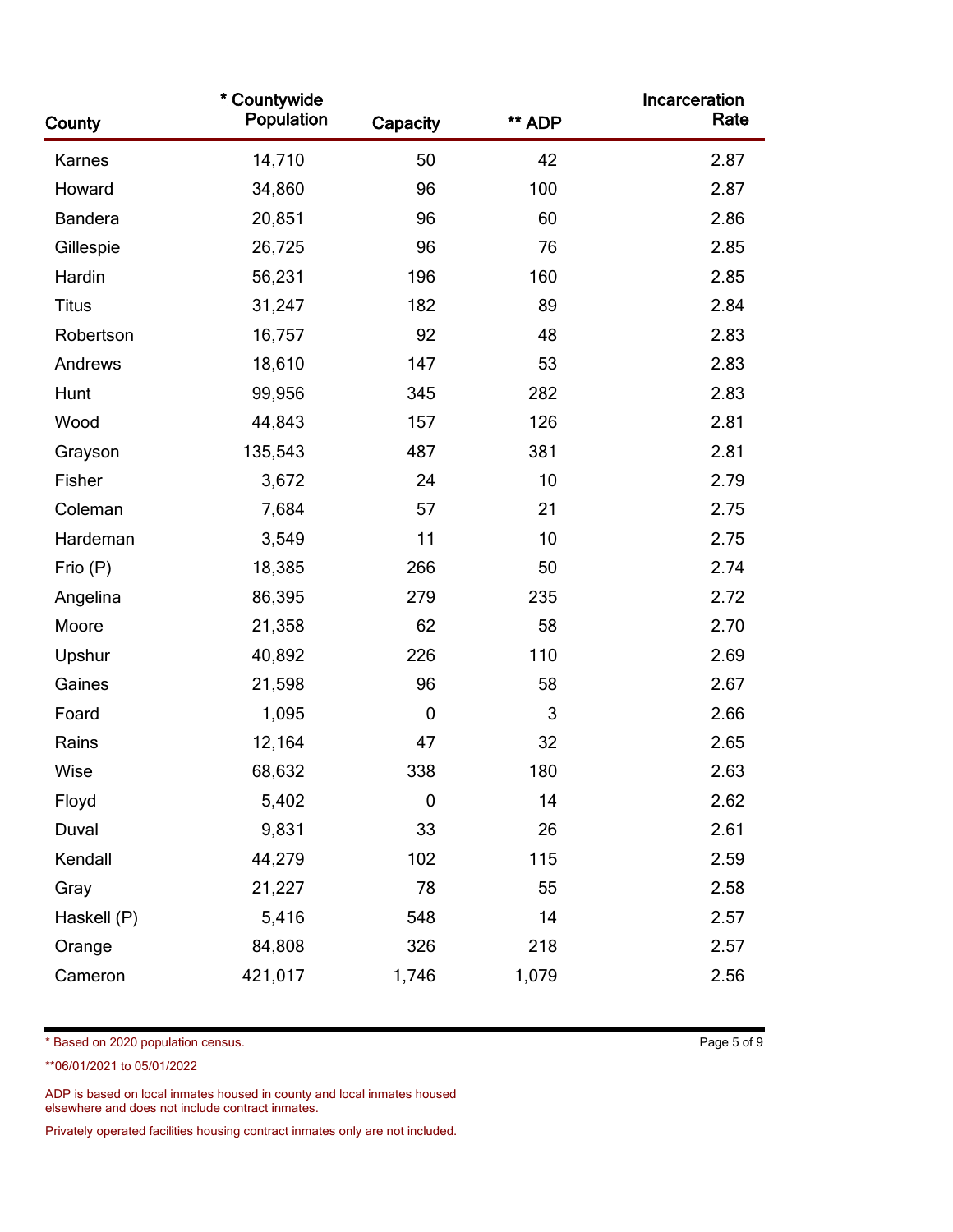| County          | * Countywide<br>Population | Capacity  | ** ADP | Incarceration<br>Rate |
|-----------------|----------------------------|-----------|--------|-----------------------|
| <b>Brewster</b> | 9,546                      | 56        | 24     | 2.56                  |
| Castro          | 7,371                      | 67        | 19     | 2.53                  |
| Hays            | 241,067                    | 633       | 606    | 2.51                  |
| Yoakum          | 7,694                      | 48        | 19     | 2.50                  |
| Colorado        | 20,557                     | 99        | 51     | 2.50                  |
| <b>Brazos</b>   | 233,849                    | 1,089     | 581    | 2.48                  |
| Madison         | 13,455                     | 51        | 33     | 2.48                  |
| Van Zandt       | 59,541                     | 192       | 147    | 2.48                  |
| Jasper          | 32,980                     | 147       | 81     | 2.47                  |
| Cass            | 28,454                     | 96        | 70     | 2.46                  |
| Freestone       | 19,435                     | 44        | 48     | 2.45                  |
| Midland         | 169,983                    | 489       | 415    | 2.44                  |
| Lamar           | 50,088                     | 196       | 122    | 2.43                  |
| San Saba        | 5,730                      | 12        | 14     | 2.43                  |
| Ellis           | 192,455                    | 859       | 467    | 2.43                  |
| Parker          | 148,222                    | 461       | 358    | 2.42                  |
| Galveston       | 350,682                    | 1,187     | 847    | 2.41                  |
| Brazoria        | 372,031                    | 1,170     | 895    | 2.41                  |
| Rusk            | 52,214                     | 292       | 126    | 2.41                  |
| Jack            | 8,472                      | 108       | 20     | 2.40                  |
| Llano           | 21,243                     | 54        | 51     | 2.40                  |
| <b>Dickens</b>  | 1,770                      | 8         | 4      | 2.35                  |
| San Augustine   | 7,918                      | 34        | 18     | 2.33                  |
| Stephens        | 9,101                      | 54        | 21     | 2.31                  |
| Martin          | 5,237                      | 54        | 12     | 2.31                  |
| Lampasas        | 21,627                     | 112       | 50     | 2.30                  |
| Hutchinson      | 20,617                     | 70        | 47     | 2.29                  |
| Washington      | 35,805                     | 177       | 81     | 2.27                  |
| Irion           | 1,513                      | $\pmb{0}$ | 3      | 2.26                  |

\* Based on 2020 population census. Page 6 of 9

\*\*06/01/2021 to 05/01/2022

ADP is based on local inmates housed in county and local inmates housed elsewhere and does not include contract inmates.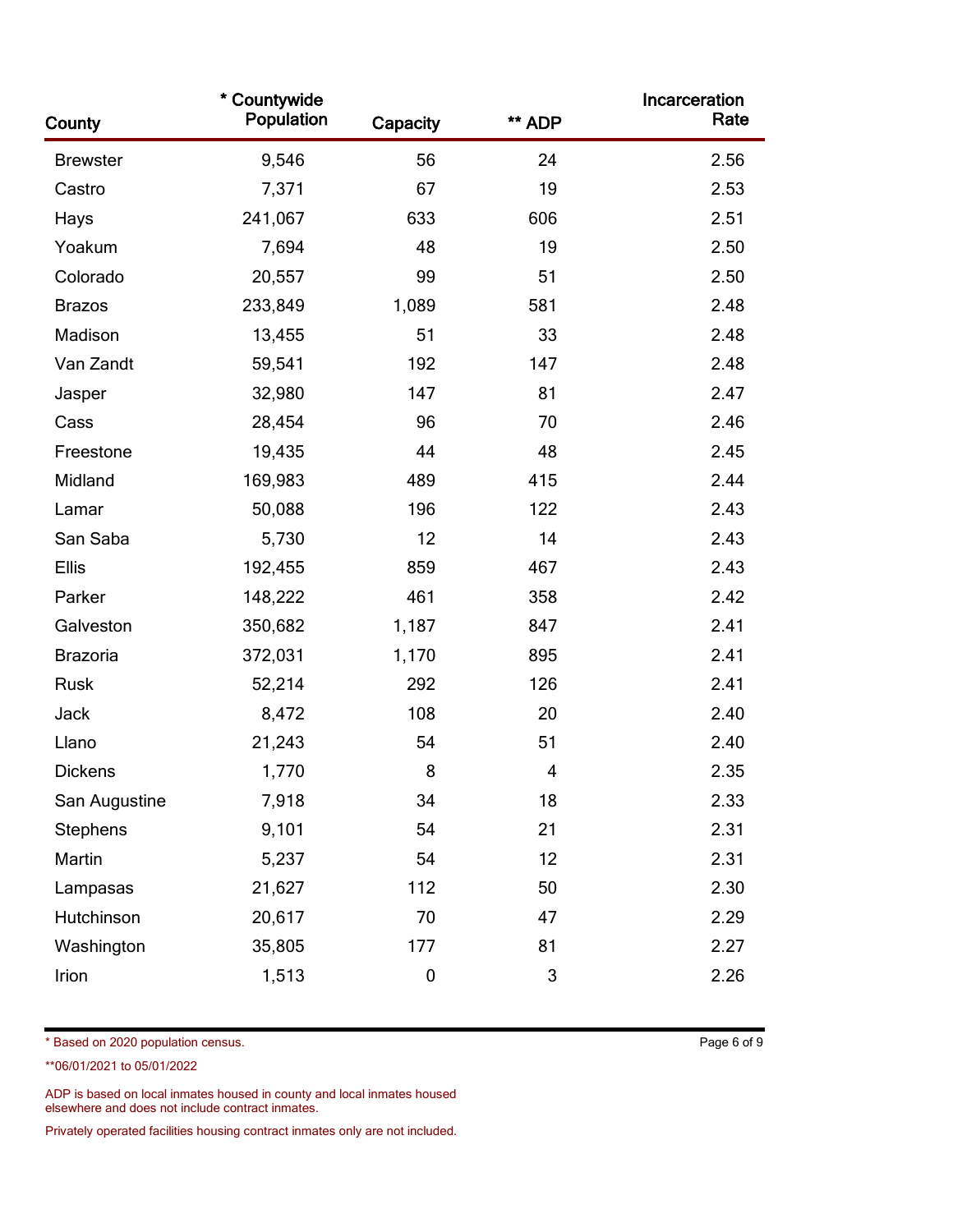| County         | * Countywide<br>Population | Capacity    | ** ADP | Incarceration<br>Rate |
|----------------|----------------------------|-------------|--------|-----------------------|
| Glasscock      | 1,116                      | $\mathbf 0$ | 3      | 2.24                  |
| Cottle         | 1,380                      | $\mathbf 0$ | 3      | 2.23                  |
| Delta          | 5,230                      | 20          | 12     | 2.20                  |
| Kaufman        | 145,310                    | 531         | 319    | 2.19                  |
| Walker         | 76,400                     | 268         | 167    | 2.18                  |
| Val Verde (P)  | 47,586                     | 184         | 102    | 2.15                  |
| Dallas         | 2,613,539                  | 8,746       | 5,560  | 2.13                  |
| Sherman        | 2,782                      | 13          | 6      | 2.13                  |
| Menard         | 1,962                      | 8           | 4      | 2.12                  |
| Archer         | 8,560                      | 48          | 18     | 2.11                  |
| Jones          | 19,663                     | 96          | 42     | 2.11                  |
| Fannin 2(P)    | 35,662                     | 96          | 75     | 2.10                  |
| Ochiltree      | 10,015                     | 48          | 21     | 2.10                  |
| Bexar          | 2,009,324                  | 5,108       | 4,190  | 2.09                  |
| Schleicher     | 2,451                      | 15          | 5      | 2.07                  |
| Comanche       | 13,594                     | 145         | 28     | 2.06                  |
| Medina         | 50,748                     | 96          | 104    | 2.06                  |
| <b>Bee</b>     | 31,047                     | 145         | 64     | 2.06                  |
| Rockwall       | 107,819                    | 491         | 221    | 2.05                  |
| Comal          | 161,501                    | 585         | 327    | 2.03                  |
| Coryell        | 83,093                     | 92          | 167    | 2.01                  |
| Guadalupe      | 172,706                    | 598         | 344    | 1.99                  |
| <b>Bastrop</b> | 97,216                     | 400         | 192    | 1.97                  |
| Cochran        | 2,547                      | 13          | 5      | 1.96                  |
| <b>Baylor</b>  | 3,465                      | $\mathbf 0$ | 7      | 1.95                  |
| Wilson         | 49,753                     | 160         | 97     | 1.94                  |
| Oldham         | 1,758                      | 10          | 3      | 1.94                  |
| Tarrant        | 2,110,640                  | 5,015       | 4,068  | 1.93                  |
| Waller         | 56,794                     | 225         | 108    | 1.90                  |

\* Based on 2020 population census. Page 7 of 9

\*\*06/01/2021 to 05/01/2022

ADP is based on local inmates housed in county and local inmates housed elsewhere and does not include contract inmates.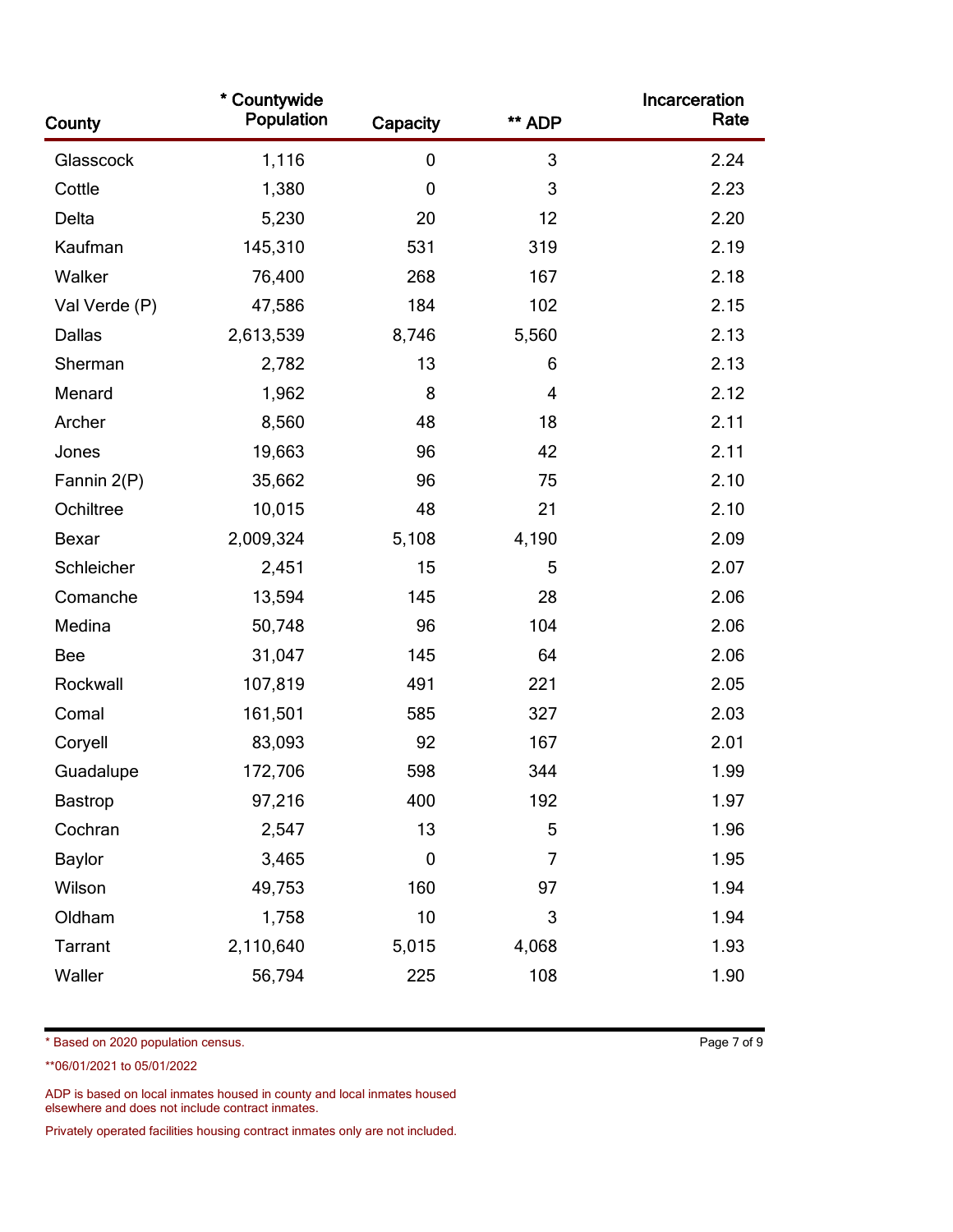| County        | * Countywide<br>Population | Capacity | ** ADP | Incarceration<br>Rate |
|---------------|----------------------------|----------|--------|-----------------------|
| Lee           | 17,478                     | 107      | 33     | 1.90                  |
| Randall       | 140,753                    | 454      | 266    | 1.89                  |
| Hamilton      | 8,222                      | 24       | 15     | 1.88                  |
| Sabine        | 9,894                      | 17       | 19     | 1.87                  |
| Harris        | 4,731,145                  | 10,566   | 8,836  | 1.87                  |
| Shelby        | 24,022                     | 66       | 45     | 1.87                  |
| <b>Tyler</b>  | 19,798                     | 43       | 37     | 1.86                  |
| Grimes        | 29,268                     | 111      | 54     | 1.85                  |
| Hidalgo       | 870,781                    | 1,432    | 1,593  | 1.83                  |
| Knox          | 3,353                      | 14       | 6      | 1.81                  |
| Blanco        | 11,374                     | 56       | 21     | 1.80                  |
| Panola        | 22,491                     | 160      | 41     | 1.80                  |
| Swisher       | 6,971                      | 27       | 13     | 1.79                  |
| El Paso       | 865,657                    | 2,976    | 1,543  | 1.78                  |
| <b>Morris</b> | 11,973                     | 48       | 21     | 1.71                  |
| Parmer        | 9,869                      | 49       | 17     | 1.69                  |
| Zapata        | 13,889                     | 240      | 23     | 1.66                  |
| Montague      | 19,965                     | 101      | 32     | 1.61                  |
| Mason         | 3,953                      | 5        | 6      | 1.58                  |
| Webb          | 267,114                    | 570      | 421    | 1.58                  |
| Montgomery    | 620,443                    | 1,253    | 958    | 1.54                  |
| Camp          | 12,464                     | 34       | 19     | 1.54                  |
| Jim Wells     | 38,891                     | 88       | 59     | 1.52                  |
| Roberts       | 827                        | 3        | 1      | 1.51                  |
| <b>Bosque</b> | 18,235                     | 64       | 28     | 1.51                  |
| Newton        | 12,217                     | 14       | 18     | 1.51                  |
| Hemphill      | 3,382                      | 18       | 5      | 1.50                  |
| Erath         | 42,545                     | 145      | 64     | 1.49                  |
| Callahan      | 13,708                     | 10       | 20     | 1.48                  |

\* Based on 2020 population census. Page 8 of 9

\*\*06/01/2021 to 05/01/2022

ADP is based on local inmates housed in county and local inmates housed elsewhere and does not include contract inmates.